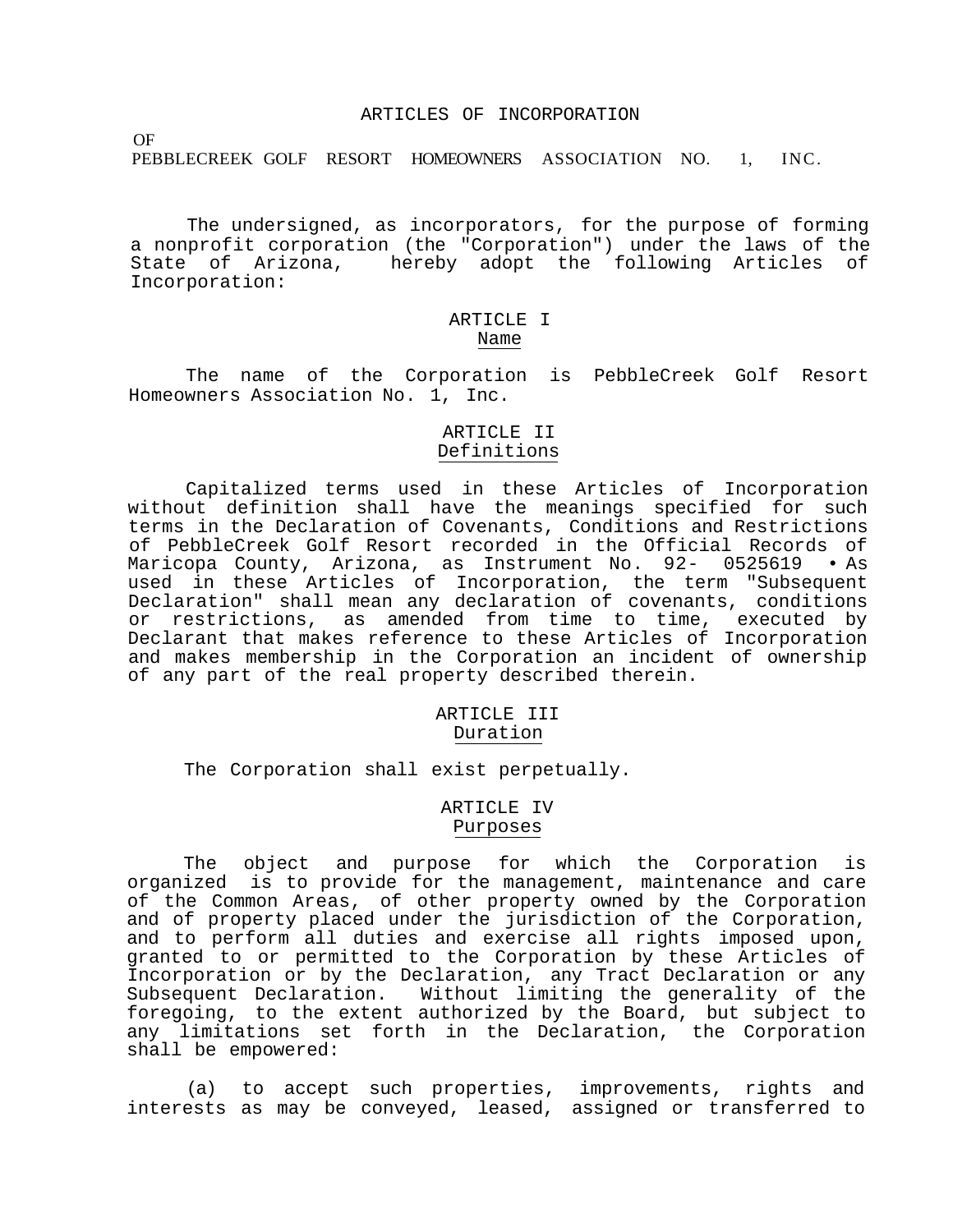the Corporation; to assume such obligations and duties as may be contained in any lease assigned or transferred to the Corporation; to maintain, operate and otherwise manage all buildings, structures, improvements, landscaping, parking areas, walks, common elements, common areas, recreational areas and facilities now or hereafter constructed on the Common Areas; to pay all taxes and assessments that may be levied against Common Areas; to repair, rehabilitate and restore all buildings, structures and improvements on the Common Areas; to insure the Common Areas, PebbleCreek Golf Resort and buildings and structures thereon<br>against such risks as the Board shall determine; to levyas the Board shall determine; to levyassessments for maintenance, operating charges and other matters as the Board shall determine in accordance with the Declaration, any Trust Declaration, any Subsequent Declaration, these Articles of Incorporation and the Bylaws of the Corporation and to enforce the\_ collection of such assessments; to impose liens against Lots to secure the payment of obligations due from the Owners thereof, and to collect, sue, foreclose or otherwise enforce, compromise, release, satisfy and discharge such demands and liens in accordance with the Declaration and any Tract Declaration or Subsequent Declaration; to enforce any and all covenants, restrictions and agreements applicable to PebbleCreek Golf Resort; to pay all maintenance, operating and other costs and to perform all acts which in the sole discretion of the Board shall be deemed to be in the best interests of the members of the Corporation or for the peace, comfort, safety or general welfare of the members of the Corporation; to make and amend rules and regulations respecting the Common Areas and PebbleCreek Golf Resort; and to do all things necessary or appropriate to carry out and to enforce the terms and provisions of the Declaration, any Tract Declaration and any Subsequent Declaration;

(b) to purchase, acquire, lease, own, improve, develop, maintain, operate and hold real and personal property of every kind and description, including but not limited to the Common Areas, and to lease, mortgage, assign, pledge, sell, transfer, encumber, hypothecate or otherwise deal with such property;

(c) to borrow money and to issue notes, bonds and other evidences of indebtedness in furtherance of any or all of the objects and purposes of the Corporation, and to secure the same by mortgage, trust deed, pledge or other lien on or security interest in property of the Corporation;

(d) to enter into, perform and carry out leases and contracts of any kind necessary or incidental to, or in connection with, the accomplishment of any one or more of the objects and purposes of the Corporation;

(e) to lend or invest the Corporation's capital and reserves with or without security.

(f) to act as surety or guarantor, agent, trustee, broker or in any other capacity when appropriate for the fulfillment or the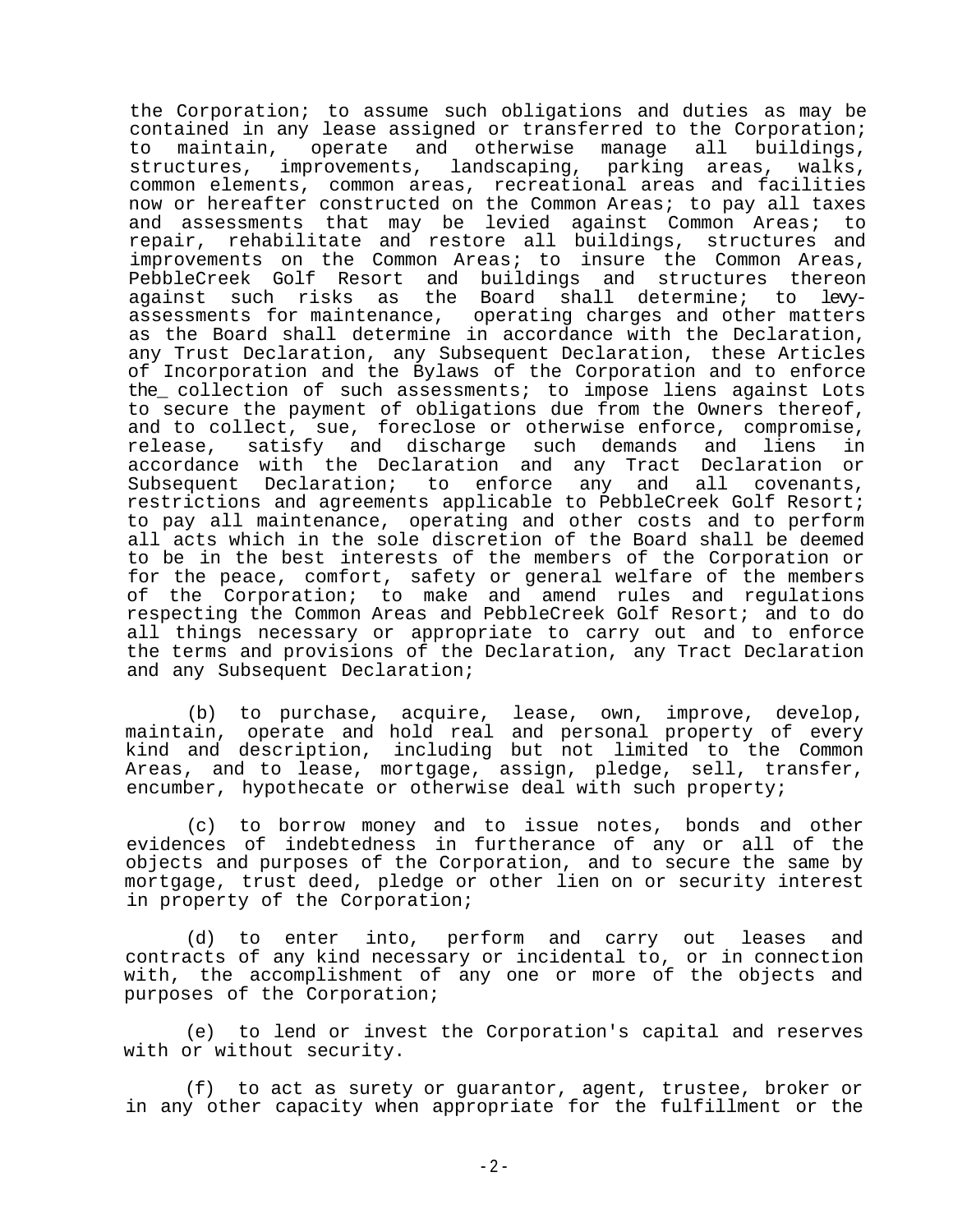furtherance of the Corporation's objects and purposes as reasonably determined by the Board;

(g) to procure such types and kinds of insurance as shall be required by the Declaration or deemed by the Board to be in the best interests of the Corporation;

(h) in general, to do and perform such acts and to transact such business in connection with the foregoing objects and purposes as may be necessary, required or appropriate; and

(i) to transact any and all lawful business for which nonprofit corporations may be incorporated under the laws of the State of Arizona.

# ARTICLE V Character of Affairs

The character of affairs that the Corporation initially intends actually to conduct in Arizona is the fulfillment of all of the Corporation's duties and responsibilities and the exercise of all the Corporation's rights, powers and prerogatives under the Declaration.

#### ARTICLE VI

## Membership; Voting Rights; Declarant Control; Management Fee

As provided in the Declaration, each Owner including Declarant, shall be a Member of the Corporation so long as such Owner shall be an Owner. Each Owner shall have one Membership for each Lot owned by the Owner. A Membership in the Corporation shall not be transferred, pledged or alienated in any way, except upon transfer of the Lot to which it appertains to a new Owner. A Membership shall automatically be transferred to the new Owner upon the transfer of the Lot to which the Membership appertains (and then only to such transferee), whether the Lot is transferred by sale, intestate succession, testamentary disposition, foreclosure of a lien or other legal process.

Except to the extent expressly provided otherwise herein or in the Declaration, no Members other than Declarant shall have any voting rights until the Transition Date. Subject to Declarant's right to control the Corporation and to Declarant's right to three votes for each Membership held by Declarant from and after the Transition Date or such other date as Declarant ceases to control the Corporation, and as provided in the Declaration, the voting rights of the Owners shall be as follows: Each Membership shall be entitled to one vote. In the event that more than one person or entity constitutes the Owner of a Lot, all such persons and/or entities shall be deemed to be Members of the Association, but they shall collectively hold only a single Membership. The voting for such Lot shall be as they determine among themselves, but in no event shall the vote be split or more than one vote cast with respect to any such Membership. If such persons and/or entities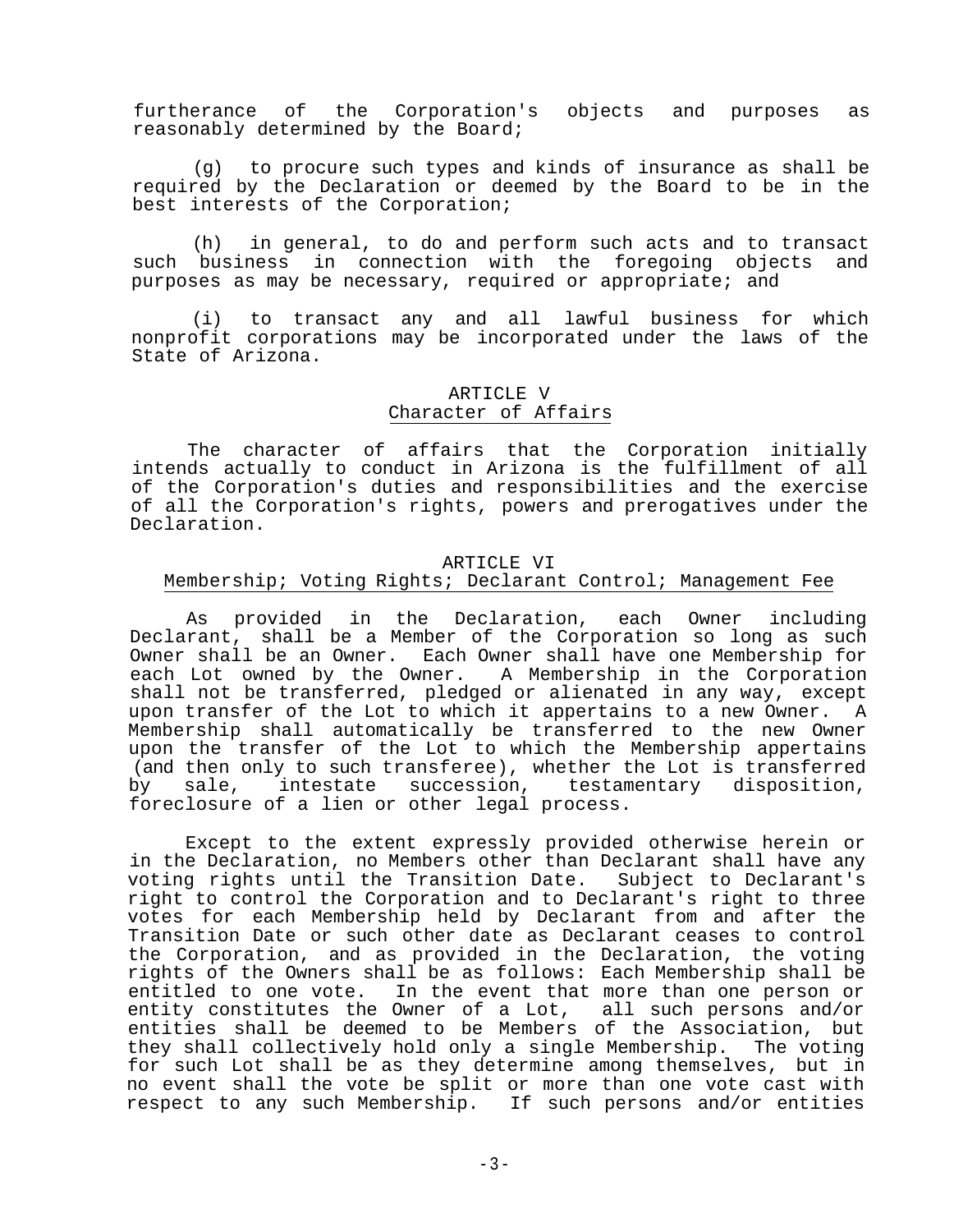are unable to agree on how their single vote is to be cast, their vote shall not be counted.

The Corporation is not organized for the purpose of gaining pecuniary profit and shall not have or issue shares of stock. No dividend may be paid and no part of the income or profit of the Corporation may be distributed to its Members, directors of officers in violation of Arizona nonprofit corporation law.

Notwithstanding anything in these Articles of Incorporation to the contrary, until the Transition Date (as defined in the Declaration), Declarant shall have the right and power to maintain absolute control over the Corporation, including without limitation the right and power to amend these Articles of Incorporation (through control of the Board), appoint the officers of the Corporation, appoint all (or, at Declarant's option, a majority) of the members of the Board, and appoint members of the committees of the Corporation. Until the Transition Date, Declarant shall appoint three directors, and, at such time as is deemed appropriate by Declarant in its sole discretion, the Members of the Corporation other than Declarant shall elect two persons to serve on the Board for two-year terms. In addition, unless otherwise approved by Declarant in its sole discretion or otherwise required by the Declaration, until the Transition Date only Declarant shall be entitled to cast any vote with respect to any matter requiring approval of the Members. Declarant voluntarily may (but shall not be required to) relinquish control of the Corporation and thereby require the Members to assume control of the Corporation at any time. From and after the Transition Date, the date Declarant relinquishes to the Members control of the Corporation - or the date Declarant otherwise ceases to control the Corporation, whichever first occurs, Declarant shall have three (3) votes for each Membership held by Declarant. From and after the date of the Declaration and until the date fifteen (15) years after the Transition Date, Declarant or its designee shall have the right to serve as manager of the Corporation and receive from the Corporation a management fee of five percent (5%) of the total gross revenues of the Corporation from all sources as reported in the Corporation's annual financial statements.

# SECTION VII Statutory Agent

FC Service Corporation, an Arizona corporation, whose address in Two North Central, Suite 2200, Phoenix, Arizona 85004-2390, is hereby appointed the initial statutory agent for the Corporation.

## ARTICLE VIII Board of Directors and Officers

The business,property and affairs of the Corporation shall be managed, controlled and conducted by the Board. Until the Transition Date, the number of directors, who shall serve without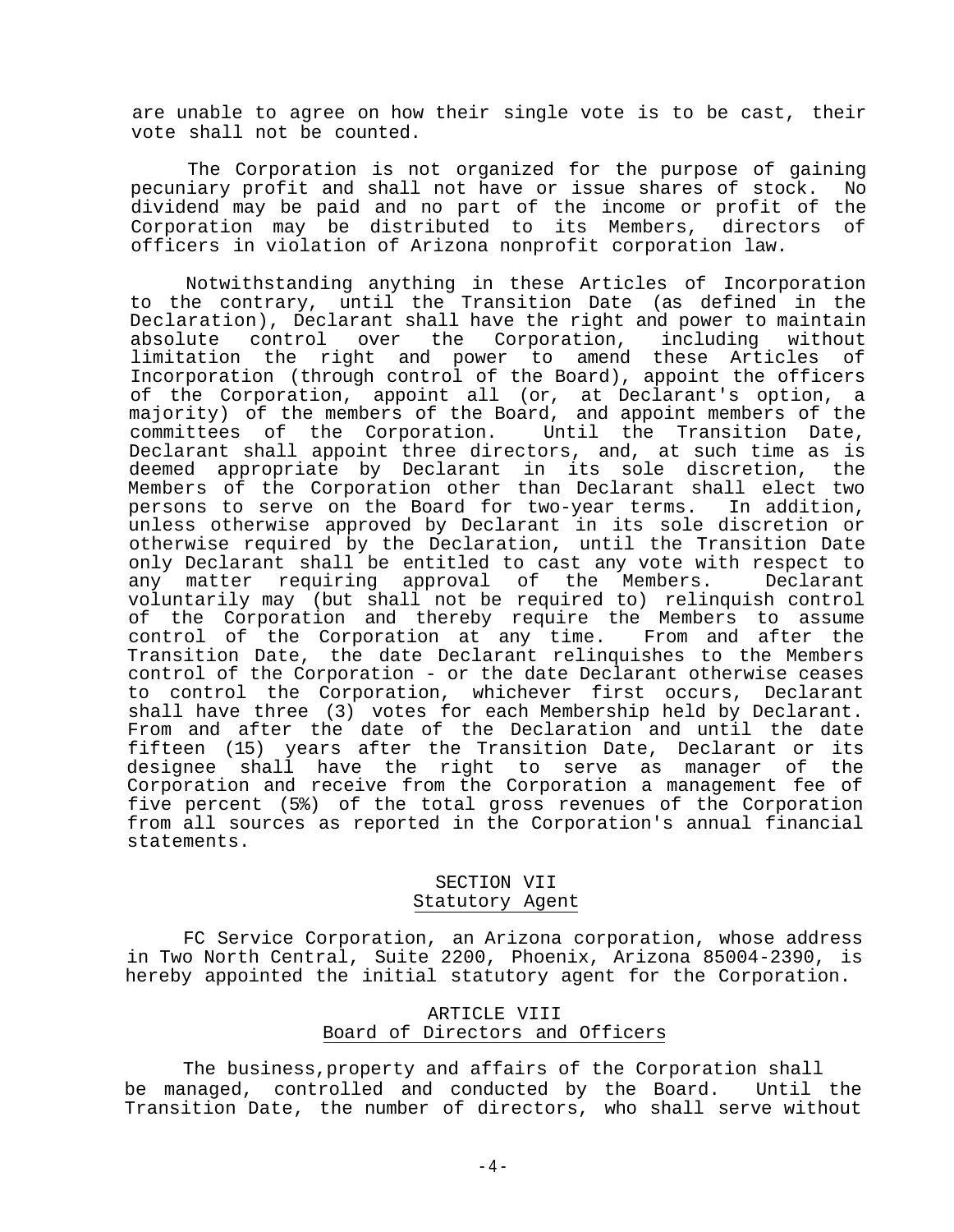compensation, shall not exceed five (5) . After the Transition Date, the number of directors, who shall serve without compensation, shall not be less than three (3) nor more than nine (9), as shall be specified in the Bylaws. The initial Board shall consist of three (3) directors, all of whom shall be appointed by<br>Declarant. Except for directors nominated or appointed by Except for directors nominated or appointed by Declarant, each director shall be a Member or the spouse of a Member. If a director shall cease to meet such qualifications during his term, he will thereupon cease to be a director and his place on the Board shall be deemed vacant, unless the director was appointed by Declarant, in which case the vacancy shall be filled immediately by another appointee of Declarant. A director shall serve his term until he resigns or is removed and his successor is elected and qualified, except that Declarant shall have the absolute power and right to appoint and remove directors appointed by Declarant until the Transition Date. All directors shall serve two-year terms, except that prior to the Transition Date, Declarant need not periodically re-elect or re-appoint directors appointed by Declarant. The following individuals shall serve as directors until their successors are elected and qualified:

> Edward J. Robson 25612 E. J. Robson Blvd. Sun Lakes, Arizona 85248

Donald V. Drake 25612 E. J. Robson Blvd. Sun Lakes, Arizona 85248

Michael R. Osborn 25612 E. J. Robson Blvd. Sun Lakes, Arizona 85248

The Board shall have the power to adopt and amend Bylaws. The Bylaws shall prescribe, among other things, the date of the annual meeting of the members of the Corporation.

Unless otherwise required by these Articles, the Declaration or by applicable law, the acts of a majority of the directors present at a meeting at which a quorum is present shall constitute an act of the Board.

The principal officers of the Corporation shall be a President, one or more Vice Presidents, a Secretary, a Treasurer and such other officers as the Board may desire. All officers of the Corporation shall be elected by the Board of Directors. The officers of the Corporation shall have those powers, duties and responsibilities provided in the Bylaws.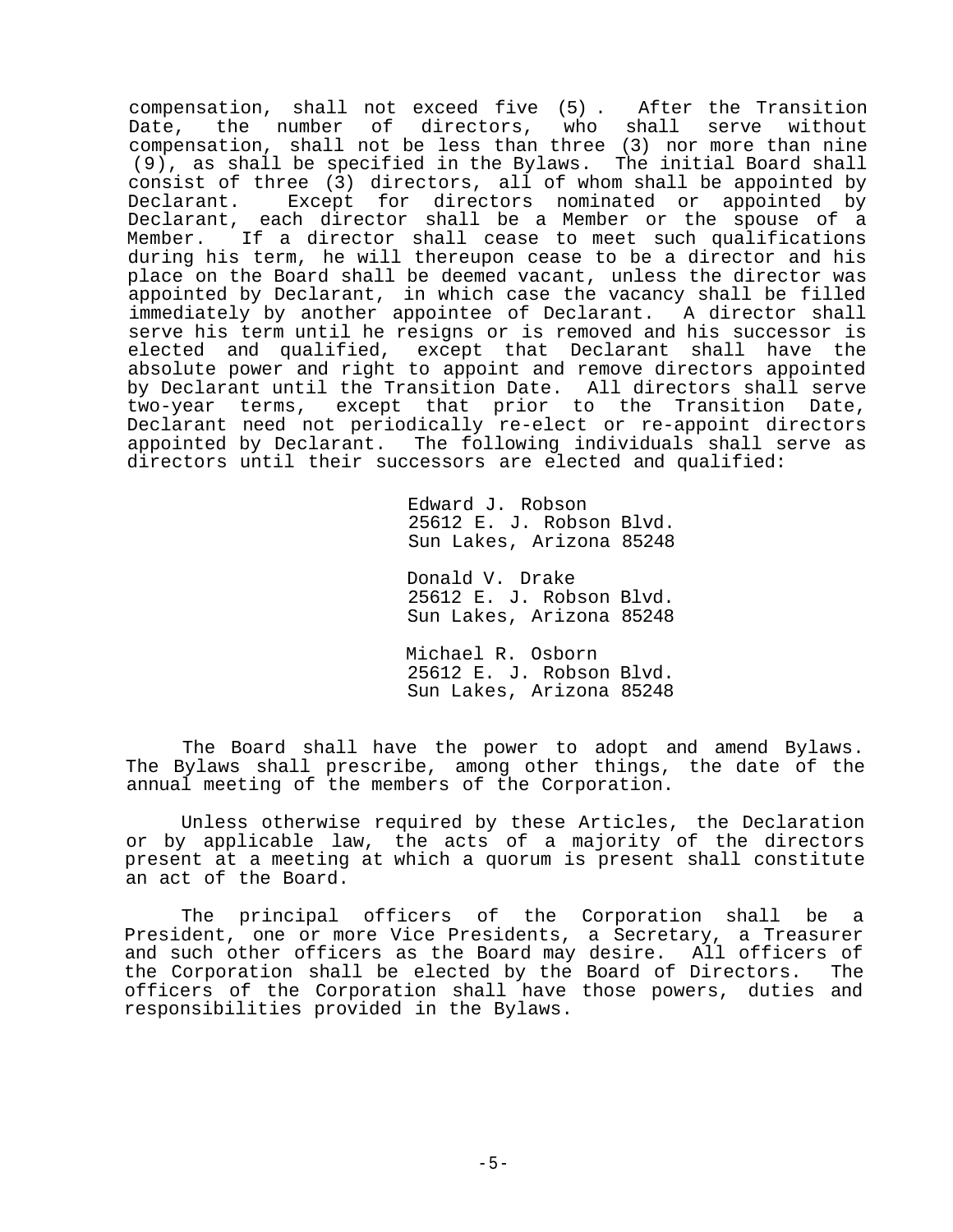#### ARTICLE IX Incorporators

The names and addresses of the Incorporators are:

Edward J. Robson 25612 E. J. Robson Blvd. Sun Lakes, Arizona 85248

Steven S. Robson 25612 E. J. Robson Blvd. Sun Lakes, Arizona 85248

ARTICLE X Private Property

The Members, directors and officers of the Corporation shall not be individually or personally liable for the debts or other liabilities of the Corporation, and the private property of the Members, directors and officers of the Corporation shall be forever exempt from corporate debts and liabilities of every kind whatsoever.

### ARTICLE XI Indemnification

To the fullest extent permitted by law, the Corporation shall indemnify each of its committee members, directors and officers, and former committee members, directors and officers, against expenses incurred by them, including legal fees incurred by, and judgements and penalties rendered or levied against, each such person in any legal actions brought against each such person for acts or omissions alleged to have been committed by such person while acting within the scope of such person's authority as a committee member, director or officer of this Corporation, or exercising the powers of the Board.

# ARTICLE XII Limitation of Director Liability

No director of the Corporation shall be personally liable to the Corporation or its Members for monetary damages for breach of fiduciary duty as a director; provided, however, that this Article shall not eliminate or limit the liability of a director for (a) any breach of the director's duty of loyalty to the Corporation or its members; (b) acts or omissions not in good faith or which involve intentional misconduct or a knowing violation of law; (c) any violation of Arizona Revised Statutes Section 10-1026; (d) any transaction from which the director derived an improper personal benefit; or (e) any violation of Arizona Revised Statutes Section 10-1097.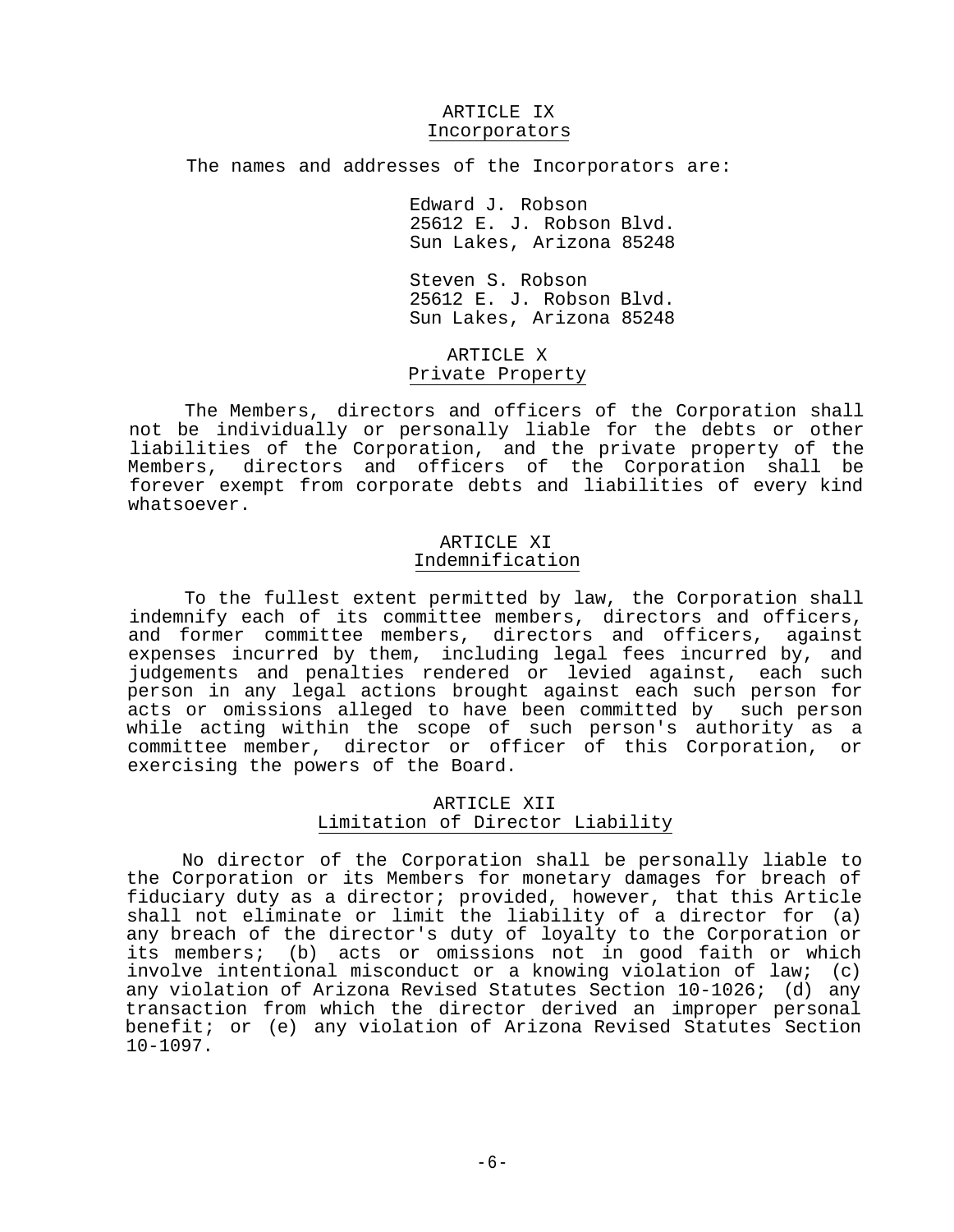### ARTICLE XIII Known Place of Business

The known place of business of the Corporation shall be located at 25612 E. J. Robson Boulevard, Sun Lakes, Arizona 85248. The Corporation may establish such other offices, both within and outside the State of Arizona, as the Board may from time to time designate.

## ARTICLE XIV Amendments

Until the Transition Date, these Articles of Incorporation may only be amended by the Board. Thereafter these Articles of Incorporation may be amended at a lawfully held meeting of the Members of the Corporation by the affirmative vote of a majority of the votes held by those Members present, whether in person or by valid proxy, after the Board has first adopted a resolution setting forth the proposed amendment and directed that it be submitted to vote by the Members; provided, however, that these Articles of Incorporation shall not be amended to contain any provision which would be contrary to or inconsistent with the Declaration or any Tract of Subsequent Declaration, and any<br>provision or purported amendment to these Articles of purported amendment to these Incorporation which is contrary to or inconsistent with the Declaration or any Tract or Subsequent Declaration shall be void to the extent of such inconsistency.

## ARTICLE XV Conflicts

In the event of any conflict or inconsistency between the Declaration and these Articles, the Declaration shall govern and control.

IN WITNESS WHEREOF, the undersigned incorporators have executed these Articles of Incorporation this 21st day of September, 1992.

INCORPORATORS: Edward

Steven S. Robson